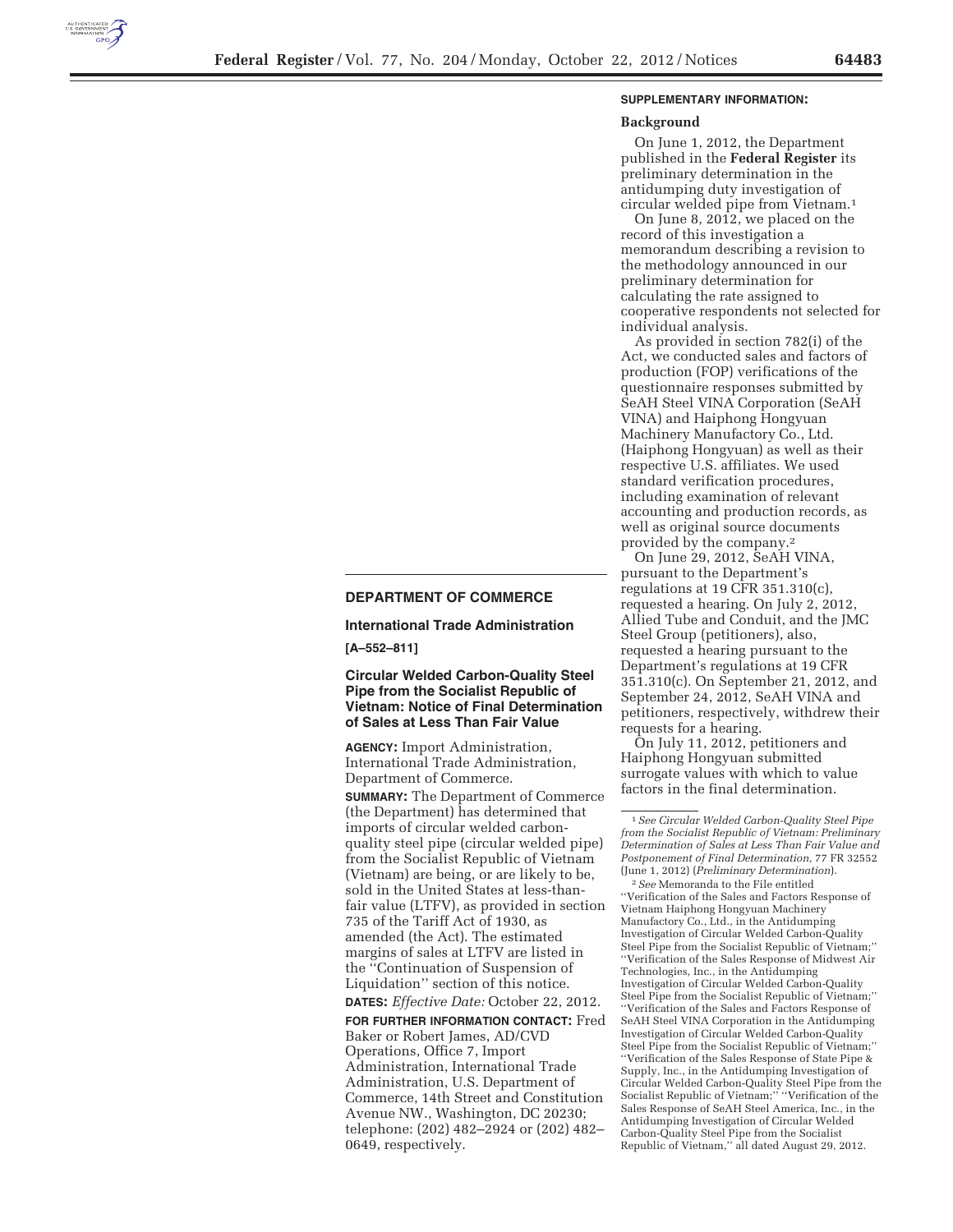We received case briefs from petitioners, SeAH VINA, Haiphong Hongyuan, and Sun Steel Joint Stock Company (SUNSCO) on September 11, 2012. On September 17, 2012, petitioners, SeAH VINA, and Haiphong Hongyuan filed rebuttal briefs.

On September 21, 2012, the Department placed on the record of the investigation back-up documentation to support the surrogate value it used for brokerage and handling in the preliminary determination, and invited interested parties to submit comments on that documentation. We received comments from Haiphong Hongyuan and SeAH VINA on September 25, 2012, and rebuttal comments from petitioners on September 27, 2012.

#### **Period of Investigation**

The period of investigation (POI) is April 1, 2011, to September 30, 2011.

#### **Scope of the Investigation**

This investigation covers welded carbon-quality steel pipes and tube, of circular cross-section, with an outside diameter (O.D.) not more than 16 inches (406.4 mm), regardless of wall thickness, surface finish (*e.g.,* black, galvanized, or painted), end finish (plain end, beveled end, grooved, threaded, or threaded and coupled), or industry specification (*e.g.,* American Society for Testing and Materials International (ASTM), proprietary, or other) generally known as standard pipe, fence pipe and tube, sprinkler pipe, and structural pipe (although subject product may also be referred to as mechanical tubing). Specifically, the term ''carbon quality'' includes products in which: (a) Iron predominates, by weight, over each of the other contained elements; (b) the carbon content is 2 percent or less, by weight; and (c) none of the elements listed below exceeds the quantity, by weight, as indicated: (i) 1.80 percent of manganese; (ii) 2.25 percent of silicon; (iii) 1.00 percent of copper; (iv) 0.50 percent of aluminum; (v) 1.25 percent of chromium; (vi) 0.30 percent of cobalt; (vii) 0.40 percent of lead; (viii) 1.25 percent of nickel; (ix) 0.30 percent of tungsten; (x) 0.15 percent of molybdenum; (xi) 0.10 percent of niobium; (xii) 0.41 percent of titanium; (xiii) 0.15 percent of vanadium; (xiv) 0.15 percent of zirconium.

Subject pipe is ordinarily made to ASTM specifications A53, A135, and A795, but can also be made to other specifications. Structural pipe is made primarily to ASTM specifications A252

and A500. Standard and structural pipe may also be produced to proprietary specifications rather than to industry specifications. Fence tubing is included in the scope regardless of certification to a specification listed in the exclusions below, and can also be made to the ASTM A513 specification. Sprinkler pipe is designed for sprinkler fire suppression systems and may be made to industry specifications such as ASTM A53 or to proprietary specifications. These products are generally made to standard O.D. and wall thickness combinations. Pipe multi-stenciled to a standard and/or structural specification and to other specifications, such as American Petroleum Institute (API) API–5L specification, is also covered by the scope of this investigation when it meets the physical description set forth above, and also has one or more of the following characteristics: is 32 feet in length or less; is less than 2.0 inches (50mm) in outside diameter; has a galvanized and/or painted (*e.g.,*  polyester coated) surface finish; or has a threaded and/or coupled end finish.

The scope of this investigation does not include: (a) Pipe suitable for use in boilers, superheaters, heat exchangers, refining furnaces and feedwater heaters, whether or not cold drawn; (b) finished electrical conduit; (c) finished scaffolding; <sup>3</sup> (d) tube and pipe hollows for redrawing; (e) oil country tubular goods produced to API specifications; (f) line pipe produced to only API specifications; and (g) mechanical tubing, whether or not cold-drawn. However, products certified to ASTM mechanical tubing specifications are not excluded as mechanical tubing if they otherwise meet the standard sizes (*e.g.,*  outside diameter and wall thickness) of standard, structural, fence and sprinkler pipe. Also, products made to the following outside diameter and wall thickness combinations, which are recognized by the industry as typical for fence tubing, would not be excluded from the scope based solely on their being certified to ASTM mechanical tubing specifications:

- 1.315 inch O.D. and 0.035 inch wall thickness (gage 20)
- 1.315 inch O.D. and 0.047 inch wall thickness (gage 18)
- 1.315 inch O.D. and 0.055 inch wall thickness (gage 17)
- 1.315 inch O.D. and 0.065 inch wall thickness (gage 16)
- 1.315 inch O.D. and 0.072 inch wall thickness (gage 15)
- 1.315 inch O.D. and 0.083 inch wall thickness (gage 14)
- 1.315 inch O.D. and 0.095 inch wall thickness (gage 13)
- 1.660 inch O.D. and 0.047 inch wall thickness (gage 18)
- 1.660 inch O.D. and 0.055 inch wall thickness (gage 17)
- 1.660 inch O.D. and 0.065 inch wall thickness (gage 16)
- 1.660 inch O.D. and 0.072 inch wall thickness (gage 15)
- 1.660 inch O.D. and 0.083 inch wall thickness (gage 14)
- 1.660 inch O.D. and 0.095 inch wall thickness (gage 13)
- 1.660 inch O.D. and 0.109 inch wall thickness (gage 12)
- 1.900 inch O.D. and 0.047 inch wall thickness (gage 18)
- 1.900 inch O.D. and 0.055 inch wall thickness (gage 17)
- 1.900 inch O.D. and 0.065 inch wall thickness (gage 16)
- 1.900 inch O.D. and 0.072 inch wall thickness (gage 15)
- 1.900 inch O.D. and 0.095 inch wall thickness (gage 13)
- 1.900 inch O.D. and 0.109 inch wall thickness (gage 12)
- 2.375 inch O.D. and 0.047 inch wall thickness (gage 18)
- 2.375 inch O.D. and 0.055 inch wall thickness (gage 17)
- 2.375 inch O.D. and 0.065 inch wall thickness (gage 16)
- 2.375 inch O.D. and 0.072 inch wall thickness (gage 15)
- 2.375 inch O.D. and 0.095 inch wall thickness (gage 13)
- 2.375 inch O.D. and 0.109 inch wall thickness (gage 12)
- 2.375 inch O.D. and 0.120 inch wall thickness (gage 11)
- 2.875 inch O.D. and 0.109 inch wall thickness (gage 12)
- 2.875 inch O.D. and 0.134 inch wall thickness (gage 10)
- 2.875 inch O.D. and 0.165 inch wall thickness (gage 8)
- 3.500 inch O.D. and 0.109 inch wall thickness (gage 12)
- 3.500 inch O.D. and 0.148 inch wall thickness (gage 9)
- 3.500 inch O.D. and 0.165 inch wall thickness (gage 8)
- 4.000 inch O.D. and 0.148 inch wall thickness (gage 9)
- 4.000 inch O.D. and 0.165 inch wall thickness (gage 8)
- 4.500 inch O.D. and 0.203 inch wall thickness (gage 7)

The pipe subject to this investigation is currently classifiable in Harmonized Tariff Schedule of the United States (HTSUS) statistical reporting numbers

<sup>3</sup>Finished scaffolding is defined as component parts of a final, finished scaffolding that enters the United States unassembled as a ''kit.'' A ''kit'' is understood to mean a packaged combination of component parts that contain, at the time of importation, all the necessary component parts to fully assemble a final, finished scaffolding.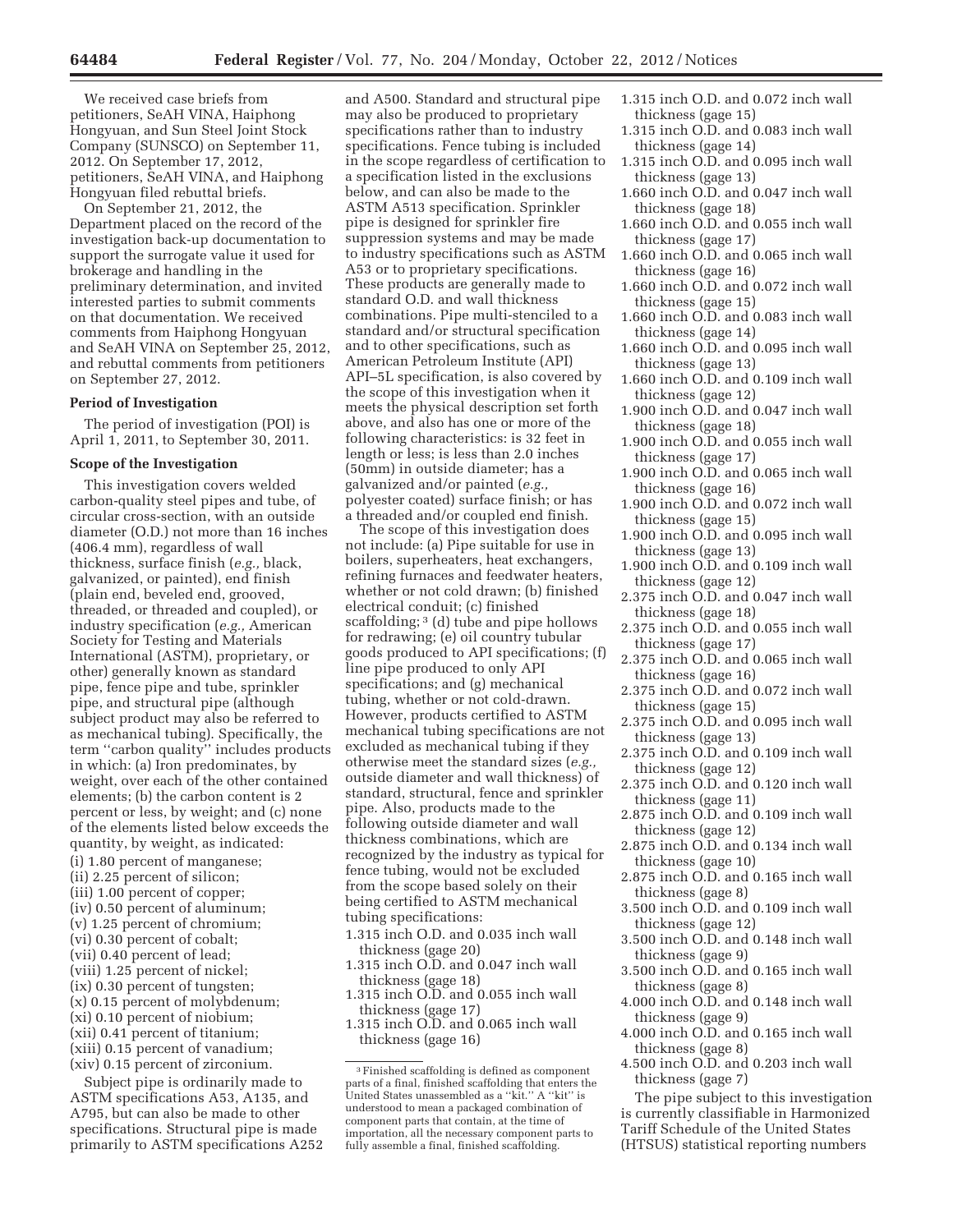7306.19.1010, 7306.19.1050, 7306.19.5110, 7306.19.5150, 7306.30.1000, 7306.30.5025, 7306.30.5032, 7306.30.5040, 7306.30.5055, 7306.30.5085, 7306.30.5090, 7306.50.1000, 7306.50.5050, and 7306.50.5070. However, the product description, and not the HTSUS classification, is dispositive of whether the merchandise imported into the United States falls within the scope of the investigation.

## **Analysis of Comments Received**

All issues raised in the case and rebuttal briefs by parties to this antidumping investigation are addressed in the Issues and Decision Memorandum From Christian Marsh, Deputy Assistant Secretary for Antidumping and Countervailing Duty Operations, to Paul Piquado, Assistant Secretary for Import Administration (Issues and Decision Memorandum), which is dated concurrently with and hereby adopted by this notice. A list of the issues raised is attached to this notice as Appendix I. The Issues and Decision Memorandum is a public document and is on file electronically via Import Administration's Antidumping and Countervailing Duty Centralized Electronic Service System (IA ACCESS). IA ACCESS is available to registered users at *http:// iaaccess.trade.gov* and in the Central Records Unit (CRU), Room 7046 of the Main Department of Commerce building. In addition, a complete version of the Issues and Decision Memorandum can be accessed directly on the Internet at *http://www.trade.gov/ ia/*. The signed Issues and Decision Memorandum and the electronic versions of the Issues and Decision Memorandum are identical in content.

#### **Changes Since the Preliminary Determination**

Based on our analysis of the comments received and our findings at verifications, we have made certain changes to the margin calculations for SeAH VINA and Haiphong Hongyuan. For a discussion of these changes, *see*  Memorandum to the File, through Robert James, Program Manager, from Fred Baker, International Trade Analysts, entitled ''Analysis of Data Submitted by SeAH Steel VINA Corporation for the Final Determination of the Antidumping Duty Investigation of Circular Welded Carbon-Quality Steel Pipe from the Socialist Republic of Vietnam'' dated October 15, 2012; *see also* Memorandum to the File, through Robert James, Program Manager, from Fred Baker, International Trade Analysts, entitled ''Analysis of Data

Submitted by Haiphong Hongyuan Machinery Manufactory Co., Ltd., for the Final Determination of the Antidumping Duty Investigation of Circular Welded Carbon-Quality Steel Pipe from the Socialist Republic of Vietnam'' dated October 15, 2012.

## **Combination Rates**

As stated in the preliminary determination, all separate rates the Department now assigns to exporters will be specific to those producers that supplied the exporter during the POI. *See Preliminary Determination,* 77 FR at 32560. This practice applies both to mandatory respondents receiving an individually-calculated separate rate, as well as the pool of non-investigated firms receiving the average of rates applied in this investigation. This practice is referred to as the application of ''combination rates,'' because such rates apply to the specific combination of exporters and their supplying producers. The cash-deposit rate assigned to an exporter will apply only to merchandise *both* exported by the firm in question and produced by a firm that supplied the exporter during the POI.

#### **Vietnam-Wide Rate**

Because we begin with the presumption that all companies within an NME country are subject to governmental control, and because only the companies listed under the ''Final Determination Dumping Margins'' section, below, have overcome that presumption, we are assigning a single weighted-average dumping margin (*i.e.,*  the Vietnam-wide rate) to all other exporters of the merchandise under consideration. These other companies did not demonstrate entitlement to a separate rate.4 The Vietnam-wide rate applies to all entries of the merchandise under consideration except for entries from the Separate Rate Companies.

In the preliminary determination, the Department determined that there were exporters/producers of the merchandise subject to this investigation during the POI from Vietnam that did not respond to the Department's request for information.5 Further, we treated these Vietnamese exporters/producers as part of the Vietnam-wide entity because they did not qualify for a separate rate. Therefore, we find the use of facts available (FA) is necessary and appropriate to determine the Vietnamwide rate pursuant to section 776(a)(2)(A) of the Act.<sup>6</sup>

In the preliminary determination, the Department also determined that, in selecting from the FA, an adverse inference is appropriate because the Vietnam-wide entity failed to co-operate by not acting to the best of its ability to comply with requests for information. As adverse facts available (AFA), we preliminary assigned to the Vietnamwide entity a rate of 27.96 percent, the highest margin alleged in the petition, as corrected by the Department at our initiation of this investigation.7

Section 776(a)(2) of the Act provides that, if an interested party (A) withholds information requested by the Department, (B) fails to provide such information by the deadline, or in the form or manner requested, (C) significantly impedes a proceeding, or (D) provides information that cannot be verified, the Department shall use, subject to section 782(d) of the Act, facts otherwise available in reaching the applicable determination. Section 776(b) of the Act provides that, in selecting from among the facts otherwise available, the Department may employ an adverse inference if an interested party fails to cooperate by not acting to the best of its ability to comply with requests for information.8 We find that, because the Vietnam-wide entity did not respond to our request for information, it has failed to cooperate to the best of its ability. Therefore, the Department finds that, in selecting from among the facts otherwise available, an adverse inference is appropriate.

In deciding which facts to use as AFA, section 776(b) of the Act and 19 CFR  $351.308(c)(1)$  provide that the Department may rely on information derived from (1) the petition, (2) a final determination in the investigation, (3) any previous review or determination, or (4) any information placed on the record. In selecting a rate for AFA, the Department selects a rate that is sufficiently adverse ''so as to effectuate the statutory purposes of the adverse facts available rule to induce respondents to provide the Department with complete and accurate information in a timely manner.'' 9 It is also the

<sup>4</sup>Those companies are Daiwa Lance International Co., Ltd., Hoa Sen Group, Vietnam Steel Pipe Co., Ltd. (a/k/a Vinapipe), Hyundai-Huy Hoang Pipe, Tianjin Lida Steel Pipe Group, Vietnam Germany Steel Pipe, and Vingal Industries Co., Ltd.

<sup>5</sup>*See Preliminary Determination,* 77 FR at 32557.

<sup>6</sup>*See id.*  7*See id.* 

<sup>8</sup>*See Notice of Final Determination of Sales at Less Than Fair Value: Certain Cold-Rolled Flat-Rolled Carbon Quality Steel Products From the Russian Federation,* 65 FR 5510, 5518 (February 4, 2000). *See also* Statement of Administrative Action accompanying the Uruguay Round Agreements Act, H.R. Doc. 103–316, vol. 1, at 870 (1994) (*SAA*).

<sup>9</sup>*See Notice of Final Determination of Sales at Less Than Fair Value: Static Random Access*  Continued